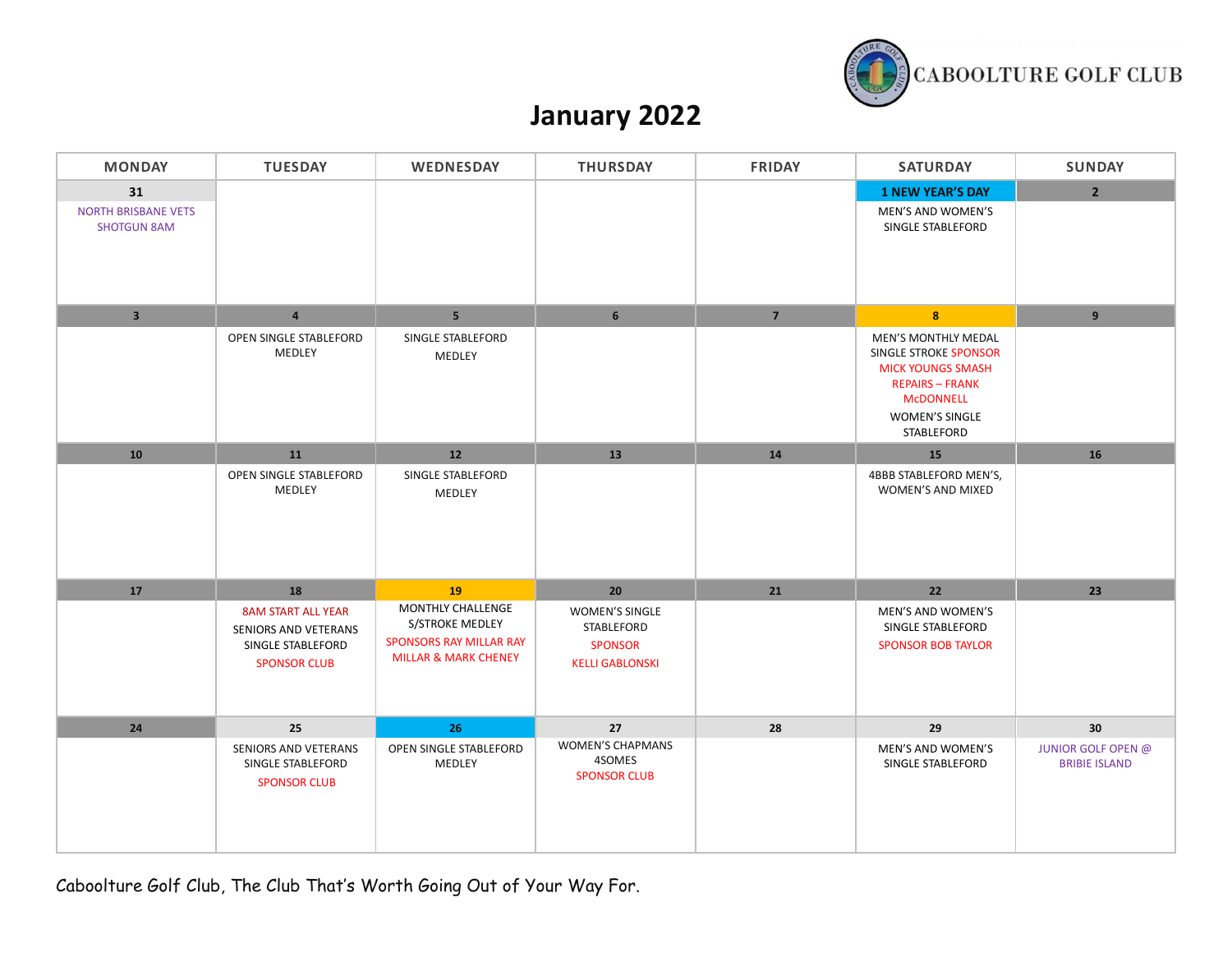

## **February 2022**

| <b>MONDAY</b>                                               | <b>TUESDAY</b>                                                                                                   | WEDNESDAY                                                                                                            | <b>THURSDAY</b>                                                                                                                               | <b>FRIDAY</b>           | <b>SATURDAY</b>                                                                                                                                                                | <b>SUNDAY</b>                                                             |
|-------------------------------------------------------------|------------------------------------------------------------------------------------------------------------------|----------------------------------------------------------------------------------------------------------------------|-----------------------------------------------------------------------------------------------------------------------------------------------|-------------------------|--------------------------------------------------------------------------------------------------------------------------------------------------------------------------------|---------------------------------------------------------------------------|
|                                                             | $\mathbf{1}$<br>SENIORS AND VETERANS<br>SINGLE STABLEFORD<br><b>SPONSOR JOHN MARTIN</b>                          | $\overline{2}$<br>SINGLE STABLEFORD<br>MEDLEY                                                                        | $\overline{\mathbf{3}}$<br><b>WOMEN'S SINGLE</b><br>STABLEFORD<br><b>ORANGE COURSE</b><br><b>SPONSORS MAY URQUHART</b><br><b>AND LYN HYDE</b> | $\overline{\mathbf{4}}$ | 5 <sup>1</sup><br>MEN'S MONTHLY MEDAL<br>SINGLE STROKE<br><b>SPONSOR MICK YOUNG</b><br><b>SMASH REPAIR</b><br><b>WOMEN'S SINGLE</b><br>STABLEFORD<br><b>SPONSOR JAN HOLMES</b> | 6<br><b>CANADIAN FOURSOMES</b><br>CLUB FUNDRAISING DAY<br>SHOTGUN 12:30PM |
| $\overline{7}$                                              | 8                                                                                                                | 9                                                                                                                    | ${\bf 10}$                                                                                                                                    | 11                      | $12\,$<br>MEN'S AND WOMEN'S                                                                                                                                                    | 13                                                                        |
|                                                             | SENIORS AND VETERANS'<br><b>CAPTAINS AMBROSE</b><br><b>SPONSOR CLUB</b>                                          | 4BBB STABLEFORD MEDLEY                                                                                               | <b>WOMEN'S SINGLE</b><br>STABLEFORD<br><b>SPONSOR CLUB</b>                                                                                    |                         | SINGLE STABLEFORD<br><b>SPONSOR PETER HILL</b>                                                                                                                                 |                                                                           |
| 14                                                          | 15                                                                                                               | <b>16</b>                                                                                                            | 17                                                                                                                                            | 18                      | 19                                                                                                                                                                             | 20                                                                        |
| <b>GHMZ SENIORS @</b><br><b>WOODFORD</b>                    | SENIORS AND VETERANS'<br><b>ORANGE COURSE</b><br>STABLEFORD<br><b>SPONSORS RICK AND</b><br><b>PAULINE MINNIS</b> | MONTHLY CHALLENGE<br>S/STROKE MEDLEY<br><b>SPONSORS KEN BRIDGES</b><br><b>RAY MILLAR &amp; MARK</b><br><b>CHENEY</b> | WOMEN'S MONTHLY MEDAL<br>SINGLE STROKE/3 GRADES<br><b>SPONSOR LEIGH</b><br><b>CHIPPENDALE</b><br>THE PROFESSIONAL'S REAL<br><b>ESTATE</b>     |                         | MEN'S & WOMEN'S SINGLE<br><b>STABLEFORD</b><br>1 <sup>ST</sup> ROUND PRESIDENTS<br><b>SHIELD</b>                                                                               |                                                                           |
| 21                                                          | 22                                                                                                               | 23                                                                                                                   | 24                                                                                                                                            | 25                      | 26                                                                                                                                                                             | 27                                                                        |
|                                                             | SENIORS AND VETERANS<br>SINGLE STABLEFORD<br><b>SPONSOR CLUB</b>                                                 | SINGLE STABLEFORD<br><b>MEDLEY</b>                                                                                   | <b>WOMEN'S SINGLE</b><br>STABLEFORD SPONSORS<br><b>PAM BEARCE AND</b><br><b>SUE MALLIGAN</b>                                                  |                         | MEN'S & WOMEN'S SINGLE<br>STABLEFORD<br>2 <sup>ND</sup> ROUND PRESIDENTS<br><b>SHIELD</b>                                                                                      |                                                                           |
| 28                                                          |                                                                                                                  |                                                                                                                      |                                                                                                                                               |                         |                                                                                                                                                                                |                                                                           |
| <b>WOMEN'S DISTRICT</b><br>COMMITTEE DAY @<br><b>MURGON</b> |                                                                                                                  |                                                                                                                      |                                                                                                                                               |                         |                                                                                                                                                                                |                                                                           |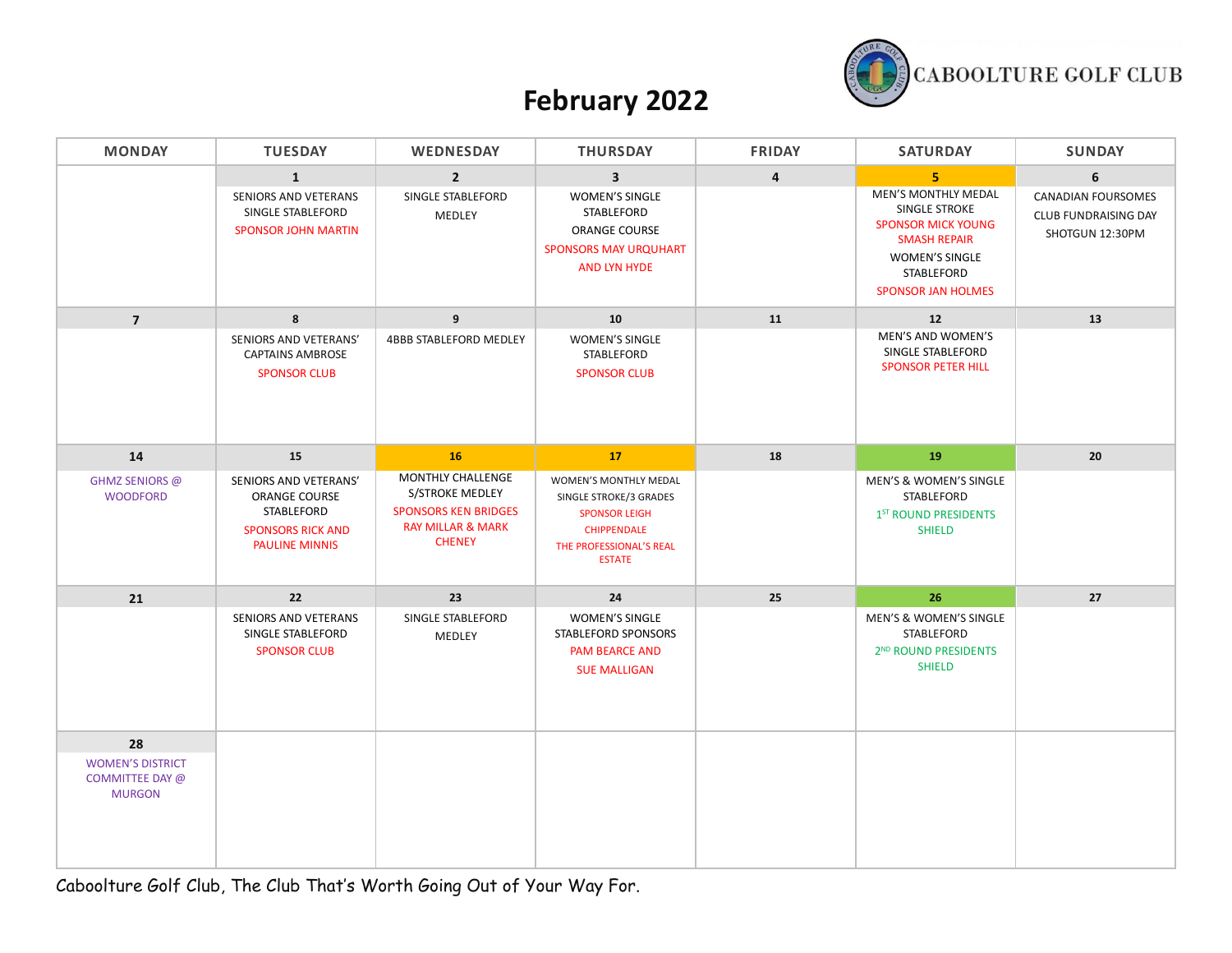

### **March 2022**

| <b>MONDAY</b>                               | <b>TUESDAY</b>                                                                                                                       | <b>WEDNESDAY</b>                                                                                           | <b>THURSDAY</b>                                                                                                                                  | <b>FRIDAY</b>           | <b>SATURDAY</b>                                                                                                                                                                                  | <b>SUNDAY</b>                                                        |
|---------------------------------------------|--------------------------------------------------------------------------------------------------------------------------------------|------------------------------------------------------------------------------------------------------------|--------------------------------------------------------------------------------------------------------------------------------------------------|-------------------------|--------------------------------------------------------------------------------------------------------------------------------------------------------------------------------------------------|----------------------------------------------------------------------|
|                                             | $\mathbf{1}$                                                                                                                         | $\overline{2}$                                                                                             | $\overline{\mathbf{3}}$                                                                                                                          | $\overline{\mathbf{4}}$ | 5                                                                                                                                                                                                | 6                                                                    |
|                                             | SENIORS AND VETERANS<br>SINGLE STABLEFORD<br><b>SPONSORS NORM AND</b><br><b>COLLEEN MITCHELL</b><br>GHMZ SENIORS @<br><b>BEERWAH</b> | SINGLE STABLEFORD<br>MEDLEY<br><b>SPONSOR GREG &amp; LEIGH</b><br><b>CHIPPENDALE</b>                       | <b>WOMEN'S SINGLE</b><br><b>STABLEFORD</b><br><b>SPONSORS</b><br>JAN PALMER AND CLARE<br>LOW                                                     |                         | MEN'S M/MEDAL S/STROKE<br><b>SPONSOR MICK YOUNG</b><br><b>QUAL RND PATRON SHIELD</b><br>WOMEN'S S/STROKE<br><b>QUAL RND WARARBA SHIELD</b><br><b>SPONSOR FRANK &amp; ROBYN</b><br><b>COLBRAN</b> |                                                                      |
| $\overline{7}$                              | 8                                                                                                                                    | 9                                                                                                          | 10                                                                                                                                               | 11                      | 12                                                                                                                                                                                               | 13                                                                   |
| <b>REDCLIFF VETS SHOTGUN</b><br>8AM         | <b>SENIORS AND VETERANS</b><br>SINGLE STABLEFORD<br><b>SPONSOR CLUB</b>                                                              | SINGLE STABLEFORD<br><b>ORANGE COURSE</b><br>MEDLEY<br><b>SPONSOR CLUB</b>                                 | WOMEN'S AMERICAN 4SOMES<br><b>SPONSORS</b><br><b>SUE GRAHAM AND</b><br><b>VIV BROWN</b><br><b>WOMEN'S OPEN @ BRIBIE</b><br><b>ISLAND</b>         |                         | MEN'S AND WOMEN'S<br>SINGLE STABLEFORD<br>1 <sup>ST</sup> RND PATRONS' SHIELD<br>1 <sup>ST</sup> RND WARARBA SHIELD                                                                              |                                                                      |
| 14                                          | 15                                                                                                                                   | 16                                                                                                         | 17                                                                                                                                               | 18                      | 19                                                                                                                                                                                               | 20                                                                   |
| <b>GHMZ SENIORS @ PINE</b><br><b>RIVERS</b> | SENIORS AND VETERANS<br><b>IRISH FOURBALL</b><br><b>SPONSOR LES COLLINS</b>                                                          | MONTHLY CHALLENGE<br>S/STROKE MEDLEY<br><b>SPONSORS RAY MILLAR KEN</b><br><b>BRIDGES &amp; MARK CHENEY</b> | <b>WOMEN'S SINGLE</b><br>STABLEFORD<br><b>ORANGE COURSE</b><br><b>SPONSOR CLUB</b>                                                               |                         | MEN'S AND WOMEN'S<br>SINGLE STABLEFORD<br>2 <sup>ND</sup> ROUND PATRONS'<br><b>SHIELD</b><br>2ND RND WARARBA SHIELD                                                                              | <b>MIXED FOURSOMES</b><br><b>CHAMPIONSHIPS</b><br>TEE TIME FROM 10AM |
| 21                                          | 22                                                                                                                                   | 23                                                                                                         | 24                                                                                                                                               | 25                      | 26                                                                                                                                                                                               | 27                                                                   |
|                                             | <b>SENIORS AND VETERANS</b><br>SINGLE STABLEFORD<br><b>SPONSOR GARY KEARNEY</b>                                                      | SINGLE STABLEFORD<br>MEDLEY                                                                                | <b>WOMEN'S MONTHLY MEDAL</b><br>SINGLE STROKE/3 GRADES<br><b>SPONSOR LEIGH</b><br><b>CHIPPENDALE</b><br>THE PROFESSIONAL'S REAL<br><b>ESTATE</b> |                         | MEN'S S/STABLEFORD<br><b>SEMI FINAL PATRONS'</b><br><b>SHIELD</b><br>WOMEN'S S/STABLEFORD<br><b>SEMI FINAL WARABA</b><br><b>SHIELD</b>                                                           | QLD FOURSOMES C/SHIP @<br><b>WYNNUM</b>                              |
| 28                                          | 29                                                                                                                                   | 30                                                                                                         | 31                                                                                                                                               |                         |                                                                                                                                                                                                  |                                                                      |
| <b>GHMZ SENIORS @ KILCOY</b>                | SENIORS AND VETERANS'<br><b>CHAPMAN FOURSOMES</b><br><b>SPONSOR CLUB</b>                                                             | SINGLE STABLEFORD<br>MEDLEY                                                                                | <b>WOMEN'S 2 PERSON</b><br>AMBROSE<br><b>SPONSORS</b><br><b>ROZ HYNARD AND</b><br><b>JENNY MCATAMNEY</b>                                         |                         |                                                                                                                                                                                                  |                                                                      |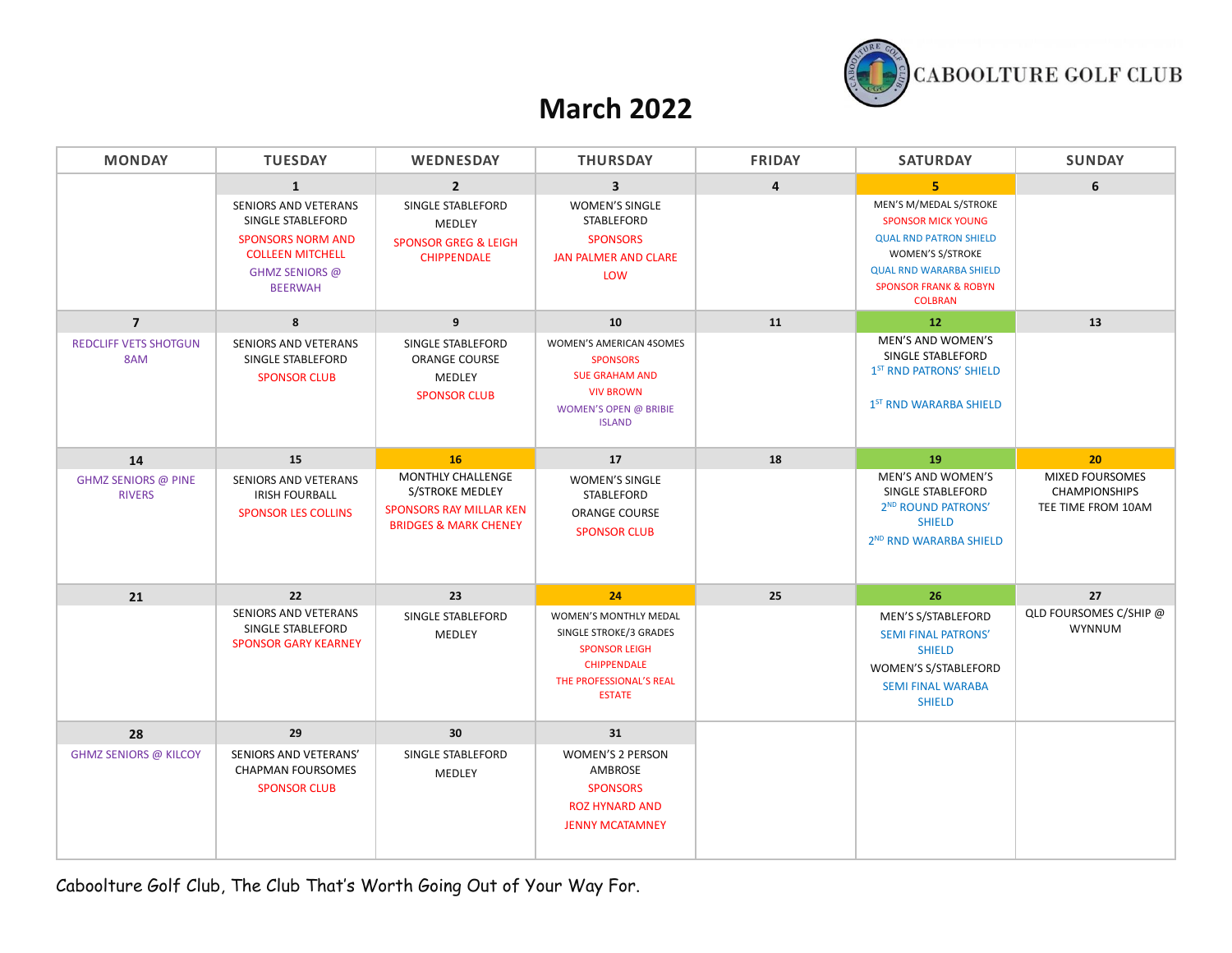

## **April 2022**

| <b>MONDAY</b>                                                                                             | <b>TUESDAY</b>                                                                                                                                           | <b>WEDNESDAY</b>                                                                                                     | <b>THURSDAY</b>                                                                                           | <b>FRIDAY</b>                                | <b>SATURDAY</b>                                                                                                                                                                                                  | <b>SUNDAY</b>                                                                                                                                                 |
|-----------------------------------------------------------------------------------------------------------|----------------------------------------------------------------------------------------------------------------------------------------------------------|----------------------------------------------------------------------------------------------------------------------|-----------------------------------------------------------------------------------------------------------|----------------------------------------------|------------------------------------------------------------------------------------------------------------------------------------------------------------------------------------------------------------------|---------------------------------------------------------------------------------------------------------------------------------------------------------------|
|                                                                                                           |                                                                                                                                                          |                                                                                                                      |                                                                                                           | $\mathbf{1}$                                 | $\overline{2}$<br><b>MEN'S MONTHLY MEDAL</b><br>S/STROKE<br><b>SPONSOR MICK YOUNG</b><br><b>SMASH REPAIRS</b><br>WOMEN'S MONTHLY MEDAL<br>SINGLE STROKE<br><b>SPONSOR LEIGH CHIPPENDALE</b><br>THE PROFESSIONALS | $\overline{3}$<br><b>CABOOLTURE MEN'S OPEN</b><br>DAY SHOTGUN START 12PM<br><b>SPONSOR LION NATHAN</b><br><b>XXXX</b><br>WOMEN'S OPEN DAY @<br><b>NANANGO</b> |
| $\overline{4}$                                                                                            | 5 <sup>5</sup>                                                                                                                                           | 6                                                                                                                    | $\overline{7}$                                                                                            | 8                                            | 9                                                                                                                                                                                                                | 10                                                                                                                                                            |
| WOMEN'S OPEN DAY @<br><b>NOOSA</b>                                                                        | <b>SENIORS AND VETERANS</b><br>SINGLE STABLEFORD<br><b>SPONSOR CLUB</b>                                                                                  | SINGLE STABLEFORD<br><b>MEDLEY</b><br><b>SPONSOR JOHN WRIGHT</b><br><b>QLD HOUSE REMOVALS</b>                        | <b>WOMEN'S SINGLE</b><br>STABLEFORD<br><b>SPONSOR CLUB</b>                                                | WOMEN'S ROSE BOWL @<br><b>MAROOCHY RIVER</b> | MEN'S AND WOMEN'S<br>SINGLE STABLEFORD<br><b>FINAL PATRONS' SHIELD</b><br><b>GREG CHIPPENDALE</b><br><b>FINAL WARARBA SHIELD</b>                                                                                 |                                                                                                                                                               |
| 11                                                                                                        | 12                                                                                                                                                       | 13                                                                                                                   | 14                                                                                                        | <b>15 EASTER FRIDAY</b>                      | 16                                                                                                                                                                                                               | <b>17 EASTER SUNDAY</b>                                                                                                                                       |
| <b>GHMZ SENIOR MEN'S</b><br><b>PENNANTS ROUND 1</b><br>@ CABOOLTURE                                       | <b>SENIORS AND VETERANS</b><br>SINGLE STABLEFORD<br><b>SPONSOR GARY WINDLE</b>                                                                           | 2 PERSON AMBROSE<br><b>MEDLEY</b><br>WOMEN'S OPEN DAY @<br><b>MALENY</b>                                             | <b>WOMEN'S V PAR</b><br><b>SPONSOR</b><br><b>MAUREEN SARAFIAN AND</b><br><b>KERRY BALDISSERA</b>          | <b>COURSE CLOSED</b>                         | <b>EASTER CUP</b><br>MEN'S AND WOMEN'S<br>SINGLE STROKE NETT<br><b>EVENT</b><br><b>SPONSOR PAT &amp; KYM COOK</b>                                                                                                |                                                                                                                                                               |
| <b>18 EASTER MONDAY</b>                                                                                   | 19                                                                                                                                                       | 20                                                                                                                   | 21                                                                                                        | 22                                           | 23                                                                                                                                                                                                               | 24                                                                                                                                                            |
| OPEN SINGLE STABLEFORD<br>MEDLEY                                                                          | SENIORS AND VETERANS<br>SINGLE STABLEFORD<br><b>SPONSOR CLUB</b>                                                                                         | MONTHLY CHALLENGE<br>S/STROKE MEDLEY<br><b>SPONSORS KEN BRIDGES</b><br><b>RAY MILLAR &amp; MARK</b><br><b>CHENEY</b> | <b>WOMEN'S SINGLE</b><br><b>STABLEFORD</b><br><b>SPONSOR CLUB</b><br>WOMEN'S OPEN DAY @<br><b>BEERWAH</b> |                                              | MEN'S AND WOMEN'S<br>SINGLE STABLEFORD<br><b>SPONSOR PHIL &amp; LIZ</b><br><b>BARNES</b>                                                                                                                         | <b>WOMEN'S DISTRICT</b><br>MATCHPLAY C/SHIPS @<br><b>NOOSA</b><br><b>BEERWAH JUNIOR OPEN</b>                                                                  |
| <b>25 ANZAC DAY</b>                                                                                       | 26                                                                                                                                                       | 27                                                                                                                   | 28                                                                                                        | 29                                           | 30                                                                                                                                                                                                               |                                                                                                                                                               |
| OPEN MEDLEY SINGLE<br><b>STABLEFORD</b><br><b>WOMEN'S DISTRICT</b><br>MATCHPLAY C/SHIPS @<br><b>NOOSA</b> | <b>SENIORS AND VETERANS 4</b><br><b>PERSON AMBROSE</b><br><b>SPONSOR CLUB</b><br><b>GHMZ SENIOR MEN'S</b><br>PENNANTS 2 <sup>nd</sup> ROUND<br>@ BEERWAH | SINGLE STABLEFORD<br>MEDLEY<br>WOMEN'S OPEN DAY @ MT<br><b>COOLUM</b>                                                | <b>WOMEN'S SINGLE</b><br><b>STABLEFORD</b><br><b>SPONSOR</b><br><b>JOAN FELLOWES AND?</b>                 |                                              | 2 PERSON AMBROSE<br>MEN'S, MIXED & WOMEN'S<br><b>SPONSOR JOHN</b><br><b>GREENLAND DENTAL</b>                                                                                                                     |                                                                                                                                                               |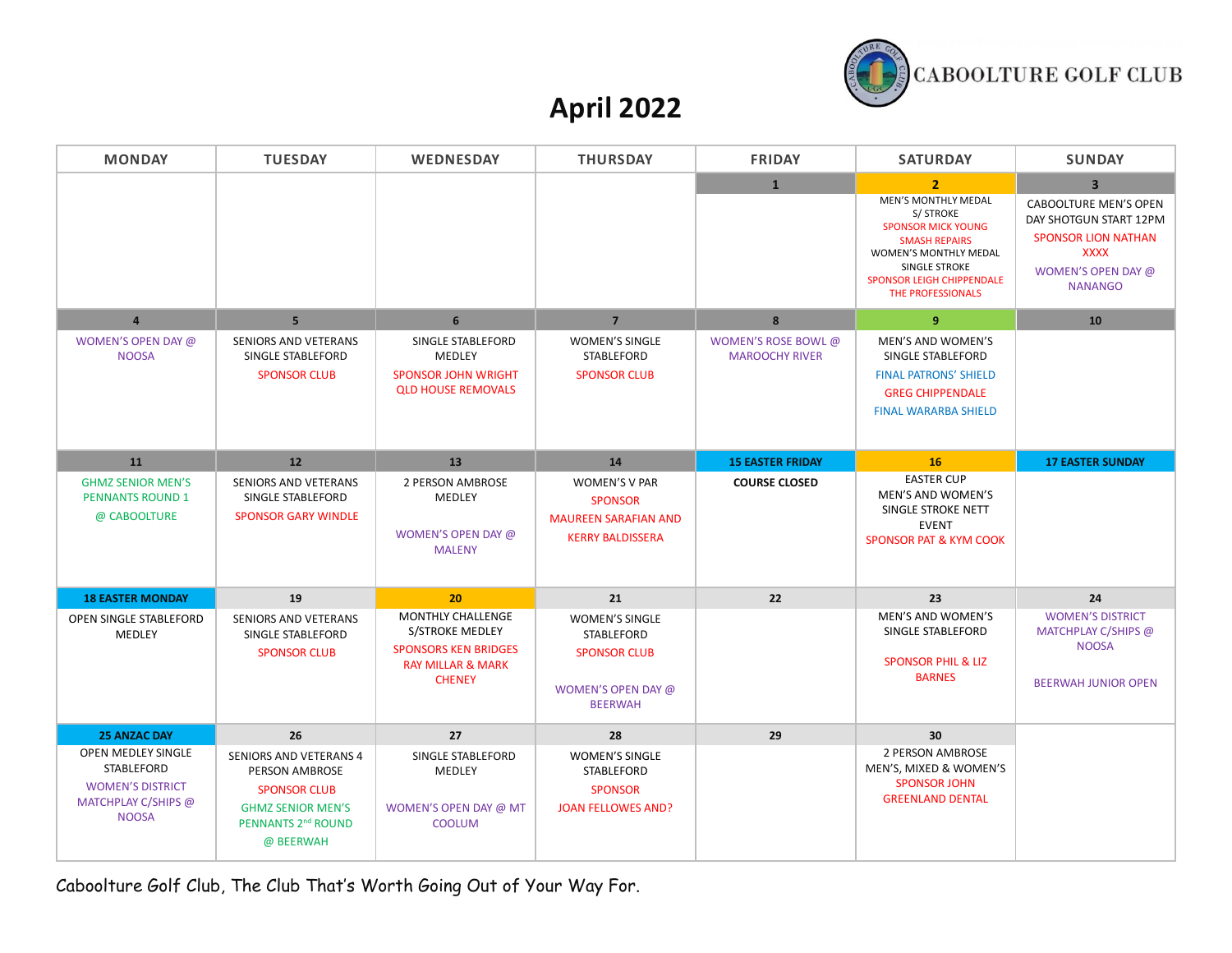

# **May 2022**

| <b>MONDAY</b>                                                                                                                      | <b>TUESDAY</b>                                                                                                                | WEDNESDAY                                                                                                                   | <b>THURSDAY</b>                                                                                                      | <b>FRIDAY</b> | <b>SATURDAY</b>                                                                                                                                                                                            | <b>SUNDAY</b> |
|------------------------------------------------------------------------------------------------------------------------------------|-------------------------------------------------------------------------------------------------------------------------------|-----------------------------------------------------------------------------------------------------------------------------|----------------------------------------------------------------------------------------------------------------------|---------------|------------------------------------------------------------------------------------------------------------------------------------------------------------------------------------------------------------|---------------|
| 30<br><b>GHMZ SENIOR MEN'S</b><br><b>PENNANTS ROUND 4</b><br>@ PINE RIVERS                                                         | 31<br>SENIORS AND VETERANS<br><b>4BBB STABLEFORD</b><br><b>SPONSOR CLUB</b>                                                   |                                                                                                                             |                                                                                                                      |               |                                                                                                                                                                                                            | $\mathbf{1}$  |
| <b>2 LABOUR DAY</b><br>OPEN SINGLE STABLEFORD<br>MEDLEY                                                                            | $\overline{\mathbf{3}}$<br>SENIORS AND VETERANS<br>SINGLE STABLEFORD<br><b>SPONSORS BUSHY CAVE</b><br><b>AND IAN CORNWELL</b> | $\overline{4}$<br>SINGLE STABLEFORD<br><b>MEDLEY</b>                                                                        | 5<br><b>WOMEN'S SINGLE</b><br><b>STABLEFORD</b><br><b>SPONSORS</b><br><b>NANCY DOYLE AND</b><br><b>CHRIS WALTERS</b> | 6             | $\overline{7}$<br>MEN'S MONTHLY MEDAL<br>S/ STROKE<br><b>SPONSOR MICK YOUNG</b><br><b>SMASH REPAIRS</b><br>WOMEN'S MONTHLY MEDAL<br>SINGLE STROKE<br><b>SPONSOR LEIGH CHIPPENDALE</b><br>THE PROFESSIONALS | 8             |
| $\overline{9}$                                                                                                                     | 10                                                                                                                            | 11                                                                                                                          | 12                                                                                                                   | 13            | 14                                                                                                                                                                                                         | 15            |
| QLD VETERANS C/SHIPS @<br><b>CABOOLTURE</b><br><b>WOMEN'S COUNTRY WEEK</b><br>@ CAIRNS<br><b>GHMZ SENIORS @</b><br><b>WOODFORD</b> | QLD VETERANS C/SHIPS @<br><b>CABOOLTURE</b><br><b>WOMEN'S COUNTRY WEEK</b><br>@ CAIRNS                                        | <b>4BBB STABLEFORD MEDLEY</b><br><b>WOMEN'S COUNTRY WEEK</b><br>@ CAIRNS                                                    | <b>WOMEN'S AND SENIORS</b><br><b>STABLEFORD</b><br><b>CLUB SPONSOR</b>                                               |               | MEN'S AND WOMEN'S<br><b>SHORT COURSE</b><br>STABLEFORD                                                                                                                                                     |               |
| 16                                                                                                                                 | 17                                                                                                                            | <b>18</b>                                                                                                                   | 19                                                                                                                   | 20            | 21                                                                                                                                                                                                         | 22            |
| <b>GHMZ SENIOR MEN'S</b><br><b>PENNANTS ROUND 3</b><br>@ WOODFORD<br><b>BRISBANE DISTRICT VETS</b>                                 | SENIORS AND VETERANS<br>SINGLE STABLEFORD<br><b>SPONSOR CLUB</b><br>WOMEN'S OPEN DAY @<br><b>CALOUNDRA</b>                    | <b>MONTHLY CHALLENGE</b><br>S/STROKE MEDLEY<br><b>SPONSORS KEN BRIDGES</b><br><b>RAY MILLAR &amp; MARK</b><br><b>CHENEY</b> | <b>WOMEN'S CAPTAINS</b><br>AMBROSE<br><b>SPONSORS</b><br>PHIL AND PAT<br><b>STINES</b>                               |               | MEN'S AND WOMEN'S<br>SINGLE STABLEFORD<br><b>SPONSOR JODIE &amp; SEAN</b><br><b>MULDOON</b>                                                                                                                |               |
| 23                                                                                                                                 | 24                                                                                                                            | 25                                                                                                                          | 26                                                                                                                   | 27            | 2828                                                                                                                                                                                                       | 29            |
| <b>GHMZ SENIORS @ BRIBIE</b><br><b>ISLAND</b>                                                                                      | SENIORS AND VETERANS<br>SINGLE STABLEFORD<br><b>SPONSORS ROWDY AND</b><br><b>PHIL HART</b>                                    | SINGLE STABLEFORD<br>MEDLEY                                                                                                 | <b>WOMEN'S SINGLE</b><br>STABLEFORD<br><b>SPONSOR</b><br><b>MARGARET ROSE</b>                                        |               | MEN'S AND WOMEN'S<br>SINGLE STABLEFORD                                                                                                                                                                     |               |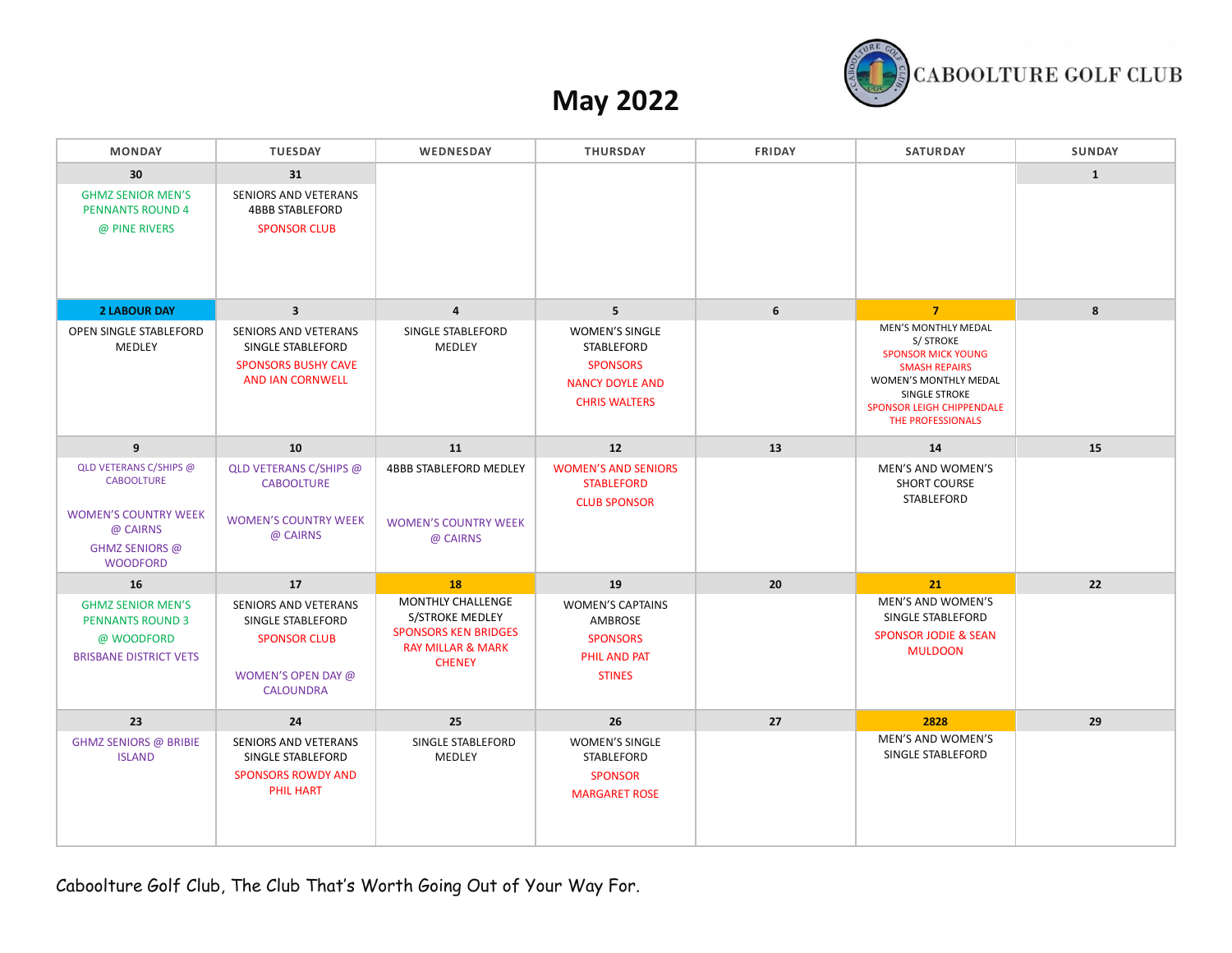

#### **June 2022**

| <b>MONDAY</b>                                                                                          | <b>TUESDAY</b>                                                                                                                                                   | <b>WEDNESDAY</b>                                                                                                            | <b>THURSDAY</b>                                                                                                                           | <b>FRIDAY</b>           | <b>SATURDAY</b>                                                                                                                             | <b>SUNDAY</b>                        |
|--------------------------------------------------------------------------------------------------------|------------------------------------------------------------------------------------------------------------------------------------------------------------------|-----------------------------------------------------------------------------------------------------------------------------|-------------------------------------------------------------------------------------------------------------------------------------------|-------------------------|---------------------------------------------------------------------------------------------------------------------------------------------|--------------------------------------|
|                                                                                                        |                                                                                                                                                                  | $\mathbf{1}$                                                                                                                | $\overline{2}$                                                                                                                            | $\overline{\mathbf{3}}$ | $\overline{a}$                                                                                                                              | 5 <sup>1</sup>                       |
|                                                                                                        |                                                                                                                                                                  | <b>CANADIAN FOURSOMES</b><br><b>SPONSOR JOHN WRIGHT</b><br><b>QLD HOUSE REMOVALS</b>                                        | <b>MEMORIAL ROSE BOWL</b><br><b>WOMEN'S SINGLE</b><br>STABLEFORD<br><b>SPONSOR</b><br><b>ROCKY BOURNE</b>                                 |                         | <b>MEN'S MONTHLY MEDAL</b><br>S/STROKE<br><b>SPONSOR MICK YOUNG</b><br><b>SMASH REPAIRS</b><br><b>WOMEN'S SINGLE</b><br><b>STABLEFORD</b>   |                                      |
| 6                                                                                                      | $\overline{7}$                                                                                                                                                   | 8                                                                                                                           | 9                                                                                                                                         | 10                      | <b>11</b>                                                                                                                                   | $12$                                 |
| <b>WOMEN'S PENNANT @</b><br><b>CABOOLTURE</b>                                                          | SENIORS AND VETERANS<br>SINGLE STABLEFORD<br><b>SPONSOR CLUB</b><br><b>GHMZ SENIOR PENNANT</b><br><b>ROUND 5 @WANTIMA</b><br>WOMEN'S OPEN DAY @<br><b>COOROY</b> | SINGLE STABLEFORD<br>MEDLEY                                                                                                 | <b>WOMEN'S SINGLE</b><br>STABLEFORD<br><b>SPONSOR</b><br><b>BERNIE RUSSELL AND</b><br><b>LIZ TAYLOR</b>                                   |                         | MEN'S AND WOMEN'S<br>SINGLE STABLEFORD                                                                                                      |                                      |
| 13                                                                                                     | 14                                                                                                                                                               | 15                                                                                                                          | 16                                                                                                                                        | 17                      | 18                                                                                                                                          | 19                                   |
| <b>GHMZ MASTERS TOUR</b><br>SENIORS @ CABOOLTURE                                                       | 1 <sup>ST</sup> ROUND SENIORS AND<br><b>VETERANS' MEN &amp;</b><br>WOMEN'S C/SHIPS<br>SINGLE STROKE<br><b>SPONSOR MARTIN JONKERS</b><br><b>MOTORS</b>            | <b>MONTHLY CHALLENGE</b><br>S/STROKE MEDLEY<br><b>SPONSORS KEN BRIDGES</b><br><b>RAY MILLAR &amp; MARK</b><br><b>CHENEY</b> | WOMEN'S MONTHLY MEDAL<br>SINGLE STROKE/3 GRADES<br><b>SPONSOR LEIGH</b><br><b>CHIPPENDALE</b><br>THE PROFESSIONAL'S REAL<br><b>ESTATE</b> |                         | 4BBB STROKE MEN & WOMEN'S<br><b>QUAL RND 4 BALL MATCH PLAY</b><br><b>C/SHIPS</b><br><b>SPONSOR YVONNE &amp; KEV HALL</b><br>(NO MIXED COMP) | WOMEN'S OPEN DAY @<br><b>GOOMERI</b> |
| 20                                                                                                     | 21                                                                                                                                                               | 22                                                                                                                          | 23                                                                                                                                        | 24                      | 25                                                                                                                                          | 26                                   |
| <b>WOMEN'S PENNANT @</b><br><b>CABOOLTURE</b><br><b>GHMZ SENIOR PENNANT</b><br>ROUND 6 @ BRIBIE ISLAND | 2 <sup>ND</sup> ROUND SENIORS AND<br>VETERANS<br>MEN & WOMEN'S C/SHIPS<br>SINGLE STROKE<br><b>SPONSOR MARTIN JONKERS</b><br><b>MOTORS</b>                        | SINGLE STABLEFORD<br>MEDLEY                                                                                                 | <b>WOMEN'S CAPTAINS</b><br>AMBROSE<br>(MEMORIAL FOR VAL)<br><b>SPONSORED BY</b><br><b>PADDY HOGAN</b>                                     |                         | MEN'S AND WOMEN'S<br>SINGLE STABLEFORD<br>1 <sup>ST</sup> RND MEN & WOMEN'S<br>4 BBB MATCH PLAY C/SHIP                                      |                                      |
| 27                                                                                                     | 28                                                                                                                                                               | 29                                                                                                                          | 30                                                                                                                                        |                         |                                                                                                                                             |                                      |
| GHMZ SENIORS @<br><b>WOODFORD</b>                                                                      | SENIORS AND VETERANS<br>SINGLE STABLEFORD<br><b>SPONSORS GARY WINDLE</b><br>AND PADDY HOGAN                                                                      | SINGLE STABLEFORD<br>MEDLEY                                                                                                 | <b>WOMEN'S SINGLE</b><br>STABLEFORD<br><b>SPONSOR</b><br><b>JUDY AND CHRIS ALLAN</b>                                                      |                         |                                                                                                                                             |                                      |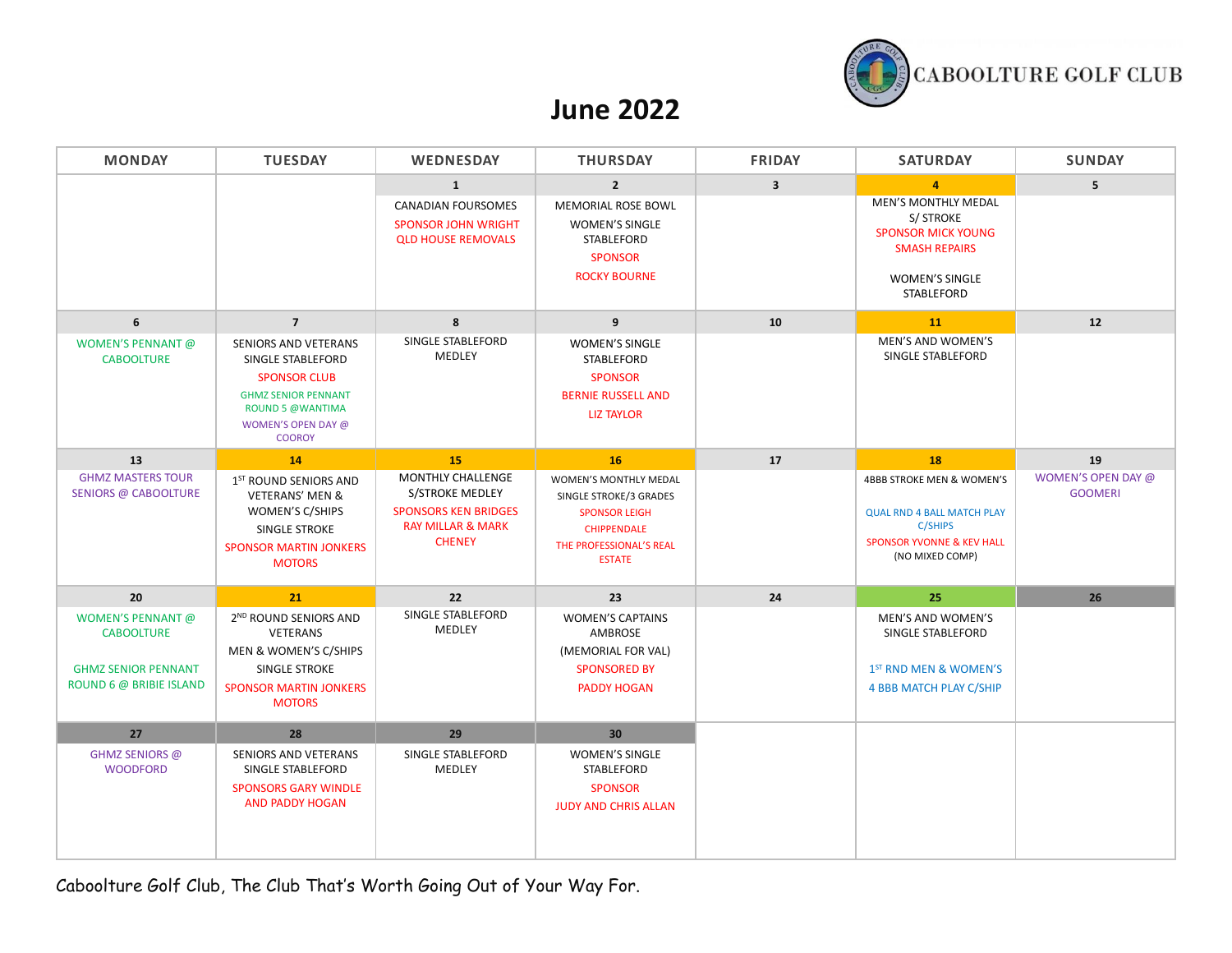

# **July 2022**

| <b>MONDAY</b>                                                                                 | <b>TUESDAY</b>                                                                                                                         | WEDNESDAY                                                                                                                                           | <b>THURSDAY</b>                                                                                                                       | <b>FRIDAY</b> | <b>SATURDAY</b>                                                                                                                                                                                                           | <b>SUNDAY</b>                                   |
|-----------------------------------------------------------------------------------------------|----------------------------------------------------------------------------------------------------------------------------------------|-----------------------------------------------------------------------------------------------------------------------------------------------------|---------------------------------------------------------------------------------------------------------------------------------------|---------------|---------------------------------------------------------------------------------------------------------------------------------------------------------------------------------------------------------------------------|-------------------------------------------------|
|                                                                                               |                                                                                                                                        |                                                                                                                                                     |                                                                                                                                       | 1             | $\overline{2}$<br>MEN'S MONTHLY MEDAL<br>S/ STROKE<br><b>SPONSOR MICK YOUNG</b><br><b>SMASH REPAIRS</b><br>WOMEN'S SINGLE STABLEFORD                                                                                      | $\overline{\mathbf{3}}$                         |
| $\overline{a}$                                                                                | 5 <sup>5</sup>                                                                                                                         | 6                                                                                                                                                   | $\overline{7}$                                                                                                                        | 8             | 9                                                                                                                                                                                                                         | 10                                              |
| <b>GHMZ SENIOR MEN'S</b><br><b>PENNANTS ROUND 7</b><br>@ MALENY<br><b>NORTH BRISBANE VETS</b> | <b>SENIORS AND VETERANS 4</b><br>PERSON AMBROSE<br><b>SPONSORS MICK KNOWLES</b><br><b>AND PHIL COURTNEY</b>                            | SINGLE STABLEFORD<br>MEDLEY<br><b>SPONSOR JOHN &amp; LESLEY</b><br><b>EBRINGTON</b><br>WOMEN'S OPEN DAY @<br><b>WOODFORD</b>                        | <b>WOMEN'S 4BBB</b><br>STABLEFORD<br><b>SPONSORS</b><br><b>MARGE PAMPLING AND</b><br><b>GAIL MURRIHY</b>                              |               | <b>MEN'S AND WOMEN'S</b><br>SINGLE STABLEFORD<br>2 <sup>ND</sup> RND MEN & WOMEN'S<br>4 BBB MATCH PLAY C/SHIP                                                                                                             |                                                 |
| 11                                                                                            | 12                                                                                                                                     | 13                                                                                                                                                  | 14                                                                                                                                    | 15            | 16                                                                                                                                                                                                                        | 17                                              |
|                                                                                               | <b>SENIORS AND VETERANS</b><br>SINGLE STABLEFORD<br><b>SPONSORS MARGE</b><br>PAMPLING & JAN PALMER<br>GHMZ SENIORS @<br><b>BEERWAH</b> | SINGLE STABLEFORD<br>MEDLEY                                                                                                                         | <b>WOMEN'S SINGLE</b><br><b>STABLEFORD</b><br><b>SPONSORS</b><br><b>ELSIE MANN AND</b><br><b>JAN MOODY</b>                            |               | MEN'S AND WOMEN'S<br>SINGLE STABLEFORD<br><b>MEN'S &amp; WOMEN'S SEMI</b><br><b>FINAL</b><br><b>4BBB MATCH PLAY C/ SHIPS</b>                                                                                              |                                                 |
| 18                                                                                            | 19                                                                                                                                     | 20                                                                                                                                                  | 21                                                                                                                                    | 22            | 23                                                                                                                                                                                                                        | 24                                              |
| <b>GHMZ SENIOR PENNANTS</b><br>FINAL @ WOODFORD<br><b>WOMEN'S PRESIDENTS DAY</b><br>@ NOOSA   | <b>SENIORS AND VETERANS</b><br>SINGLE STABLEFORD<br><b>SPONSOR CLUB</b>                                                                | MONTHLY CHALLENGE<br>S/STROKE MEDLEY<br><b>FINAL FOR QUALIFIERS</b><br><b>SPONSORS KEN BRIDGES</b><br><b>RAY MILLAR &amp; MARK</b><br><b>CHENEY</b> | WOMEN'S SINGLE STABLEFORD<br>PINK BALL CHALLENGE<br>TEAMS OF 4<br><b>SPONSORS TRISH HOUCHIN</b><br><b>AND</b><br><b>LINORA HOWELL</b> |               | <b>MEN'S AND WOMEN'S</b><br>SINGLE STABLEFORD<br><b>MEN'S &amp; WOMEN'S FINAL</b><br><b>4BBB MATCH PLAY C/ SHIPS</b>                                                                                                      |                                                 |
| 25                                                                                            | 26                                                                                                                                     | 27                                                                                                                                                  | 28                                                                                                                                    | 29            | 30 <sub>2</sub>                                                                                                                                                                                                           | 31                                              |
| <b>GHMZ SENIORS @</b><br><b>CABOOLTURE</b><br>WOMEN'S OPEN DAY @<br><b>HEADLAND</b>           | SENIORS AND VETERANS<br>SINGLE STABLEFORD<br><b>SPONSORS DAVID PHILLIPS</b><br><b>AND ROZ HYNARD</b>                                   | SINGLE STABLEFORD<br>MEDLEY                                                                                                                         | <b>WOMEN'S SINGLE</b><br>STABLEFORD<br><b>SPONSORS</b><br><b>FRANCIS EMMERTON AND</b><br><b>AILEEN BYRNE</b>                          |               | 1 <sup>ST</sup> ROUND WOMEN'S<br>C'SHIP STROKE PLAY<br><b>SPONSOR MARTIN JONKERS</b><br><b>MOTORS</b><br><b>WOMEN'S MONTHLY MEDAL</b><br><b>SPONSOR LEIGH CHIPPENDALE</b><br>THE PROFESSIONALS<br>MEN'S SINGLE STABLEFORD | <b>QLD SENIOR AMATEUR C/SHIP</b><br>@ MT COOLUM |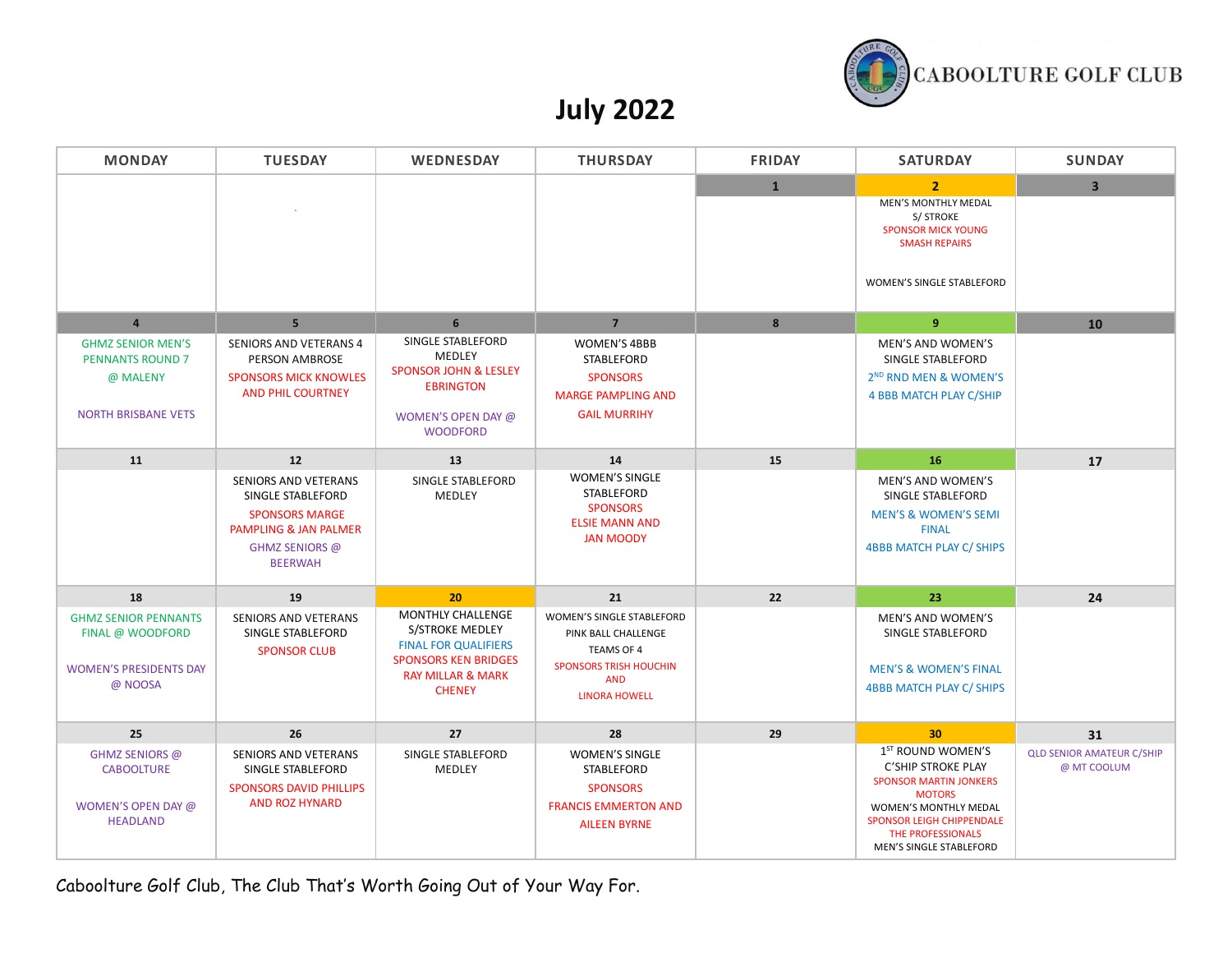

#### **August 2022**

| <b>MONDAY</b>                                                                                                     | <b>TUESDAY</b>                                                                                                                                             | <b>WEDNESDAY</b>                                                                                                     | <b>THURSDAY</b>                                                                                                                                                                              | <b>FRIDAY</b>                                             | <b>SATURDAY</b>                                                                                                                                                                         | <b>SUNDAY</b>                                                                                                                   |
|-------------------------------------------------------------------------------------------------------------------|------------------------------------------------------------------------------------------------------------------------------------------------------------|----------------------------------------------------------------------------------------------------------------------|----------------------------------------------------------------------------------------------------------------------------------------------------------------------------------------------|-----------------------------------------------------------|-----------------------------------------------------------------------------------------------------------------------------------------------------------------------------------------|---------------------------------------------------------------------------------------------------------------------------------|
| $\mathbf{1}$                                                                                                      | $\overline{2}$                                                                                                                                             | $\overline{\mathbf{3}}$                                                                                              | $\overline{4}$                                                                                                                                                                               | 5                                                         | 6                                                                                                                                                                                       | $\overline{7}$                                                                                                                  |
| <b>QLD SENIOR AMATEUR C/SHIP</b><br>@ MT COOLUM                                                                   | SENIORS AND VETERANS<br>SINGLE STABLEFORD<br><b>SPONSOR CLUB</b><br><b>QLD SENIOR AMATEUR C/SHIP</b><br>@ MT COOLUM                                        | SINGLE STABLEFORD<br><b>MEDLEY</b><br>WOMEN'S OPEN DAY @<br><b>GYMPIE</b>                                            | <b>WOMEN'S CAPTAINS</b><br><b>AMBROSE</b><br><b>SPONSOR CLUB</b>                                                                                                                             |                                                           | MEN'S SINGLE STABLEFORD<br>2 <sup>ND</sup> ROUND WOMEN'S<br>C/SHIP STROKE PLAY<br><b>SPONSOR MARTIN JONKERS</b><br><b>MOTORS</b>                                                        | PADDY'S CHARITY DAY<br>SHOTGUN START 12PM.                                                                                      |
| <b>8 MORETON BAY</b>                                                                                              | 9                                                                                                                                                          | <b>10 EKKA HOLIDAY</b>                                                                                               | 11                                                                                                                                                                                           | 12                                                        | 13                                                                                                                                                                                      | 14                                                                                                                              |
| OPEN SINGLE STABLEFORD<br>MEDLEY<br><b>GHMZ SENIORS @ MALENY</b><br><b>QLD MEN'S COUNTRY WEEK @</b><br><b>TBA</b> | SENIORS AND VETERANS'<br><b>ORANGE COURSE</b><br>STABLEFORD<br><b>SPONSOR CLUB</b><br><b>QLD MEN'S COUNTRY WEEK @</b><br><b>TBA</b>                        | OPEN SINGLE STABLEFORD<br><b>MEDLEY</b><br>QLD MEN'S COUNTRY WEEK @<br><b>TBA</b>                                    | <b>WOMEN'S SINGLE</b><br><b>STABLEFORD</b><br><b>SPONSORS</b><br><b>LESLEY AND TONY</b><br><b>FORAN</b>                                                                                      |                                                           | 3RD ROUND WOMEN'S C/SHIP<br>STROKE PLAY SEEDED DRAW<br><b>SPONSOR MARTIN JONKERS</b><br><b>MOTORS</b><br><b>MEN'S MONTHLY MEDAL</b><br><b>SPONSOR MICK YOUNG</b><br><b>SMASH REPAIR</b> | GHMZ MEN'S PENNANT @<br><b>CABOOLTURE</b>                                                                                       |
| 15                                                                                                                | 16                                                                                                                                                         | 17                                                                                                                   | 18                                                                                                                                                                                           | 19                                                        | 20                                                                                                                                                                                      | 21                                                                                                                              |
|                                                                                                                   | SENIORS AND VETERANS<br>SINGLE STABLEFORD<br><b>SPONSOR KEVIN GABRIEL</b>                                                                                  | MONTHLY CHALLENGE<br>S/STROKE MEDLEY<br><b>SPONSORS KEN BRIDGES</b><br><b>RAY MILLAR &amp; MARK</b><br><b>CHENEY</b> | <b>WOMEN'S SINGLE</b><br>STABLEFORD<br><b>SPONSOR CLUB</b>                                                                                                                                   |                                                           | MEN'S SINGLE STABLEFORD<br>FINAL ROUND WOMEN'S<br>C/SHIP STROKE PLAY<br><b>SEEDED DRAW</b><br><b>SPONSOR MARTIN JONKERS MOTORS</b><br><b>GEORGE AND KARREN GOODALL</b>                  |                                                                                                                                 |
| 22                                                                                                                | 23                                                                                                                                                         | 24                                                                                                                   | 25                                                                                                                                                                                           | 26                                                        | 27                                                                                                                                                                                      | 28                                                                                                                              |
| <b>GHMZ SENIORS @ TBA</b><br><b>QLD MEN'S AND WOMEN'S</b><br>STROKE PLAY C/SHIPS @ TBA                            | SENIORS AND VETERANS<br>SINGLE STABLEFORD<br><b>SPONSORS RAY &amp; DOREEN</b><br><b>BEACH</b><br><b>QLD MEN'S AND WOMEN'S</b><br>STROKE PLAY C/SHIPS @ TBA | SINGLE STABLEFORD<br>MEDLEY<br><b>QLD MEN'S AND WOMEN'S</b><br>STROKE PLAY C/SHIPS @ TBA                             | WOMEN'S MONTHLY MEDAL<br>SINGLE STROKE/3 GRADES<br><b>SPONSOR LEIGH</b><br><b>CHIPPENDALE</b><br>THE PROFESSIONAL'S REAL ESTATE<br><b>QLD MEN'S AND WOMEN'S</b><br>STROKE PLAY C/SHIPS @ TBA | <b>QLD MEN'S AND WOMEN'S</b><br>STROKE PLAY C/SHIPS @ TBA | 1st RND MEN'S CLUB C/SHIP<br>SINGLE STROKE<br><b>SPONSOR JOHN WRIGHT</b><br><b>QLD HOUSE REMOVALS</b>                                                                                   | <b>GHMZ MEN'S PENNANT</b><br><b>FINALS</b><br>@ CABOOLTURE 7AM<br>WOMEN'S SPRING CUP RND<br>1 STABLEFORD<br><b>SPONSOR CLUB</b> |
| 29                                                                                                                | 30                                                                                                                                                         | 31                                                                                                                   |                                                                                                                                                                                              |                                                           |                                                                                                                                                                                         |                                                                                                                                 |
| <b>WOMEN'S DISTRICT</b><br>CHAMPIONSHIP @<br><b>HEADLAND</b>                                                      | <b>SENIORS AND VETERANS</b><br>SINGLE STABLEFORD<br><b>SPONSOR CLUB</b><br><b>WOMEN'S DISTRICT</b><br>CHAMPIONSHIP @<br><b>HEADLAND</b>                    | 2 PERSON FOURSOME<br>MEDLEY                                                                                          |                                                                                                                                                                                              |                                                           |                                                                                                                                                                                         |                                                                                                                                 |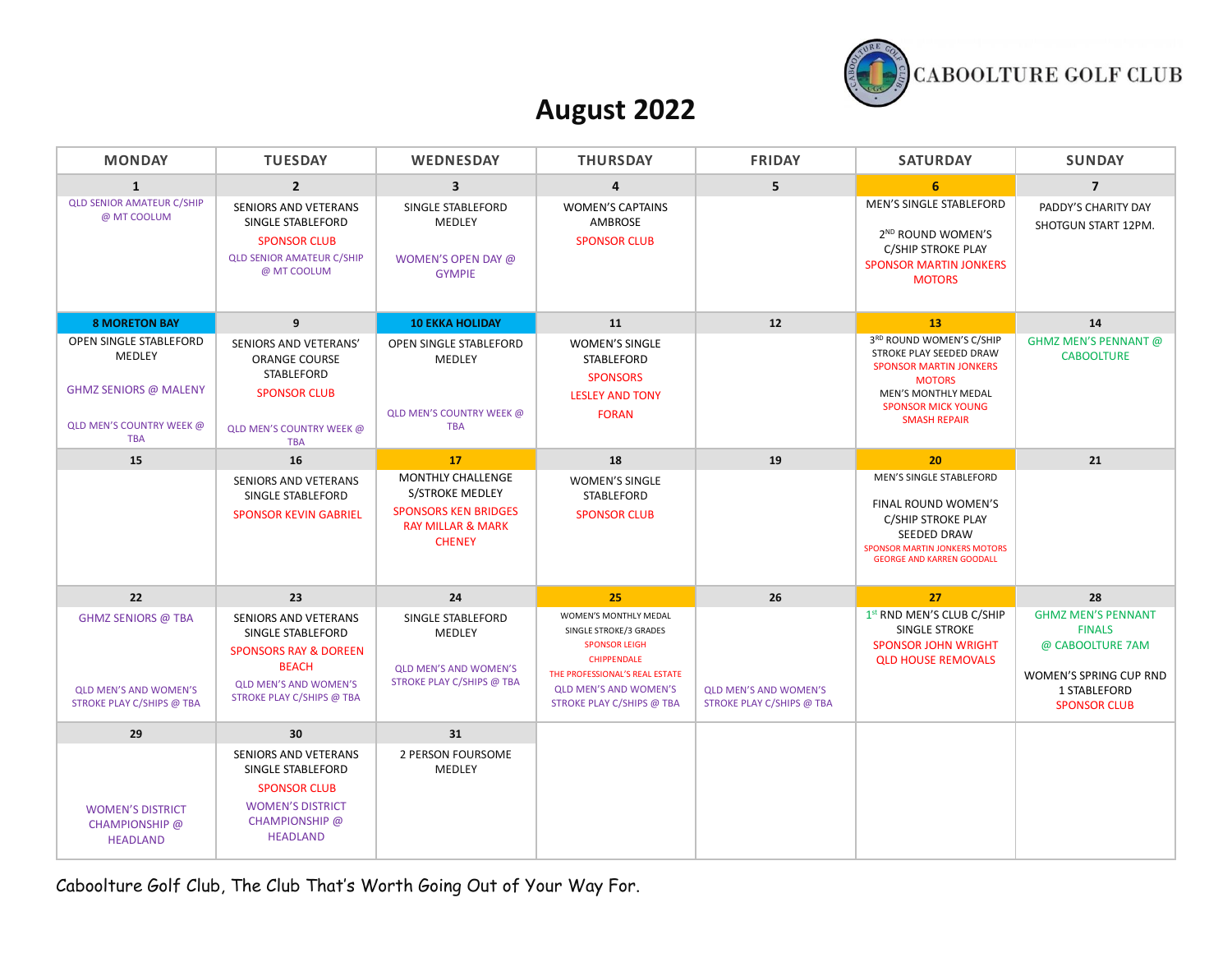

## **September 2022**

| <b>MONDAY</b>                                                                         | <b>TUESDAY</b>                                                                                                                                                                  | WEDNESDAY                                                                                                            | <b>THURSDAY</b>                                                                                                                                                               | <b>FRIDAY</b>                               | <b>SATURDAY</b>                                                                                                                                                                                      | <b>SUNDAY</b>                                                   |
|---------------------------------------------------------------------------------------|---------------------------------------------------------------------------------------------------------------------------------------------------------------------------------|----------------------------------------------------------------------------------------------------------------------|-------------------------------------------------------------------------------------------------------------------------------------------------------------------------------|---------------------------------------------|------------------------------------------------------------------------------------------------------------------------------------------------------------------------------------------------------|-----------------------------------------------------------------|
|                                                                                       |                                                                                                                                                                                 |                                                                                                                      | $\mathbf{1}$                                                                                                                                                                  | $\overline{2}$                              | $\overline{\mathbf{3}}$                                                                                                                                                                              | $\overline{\mathbf{4}}$                                         |
|                                                                                       |                                                                                                                                                                                 |                                                                                                                      | <b>CABOOLTURE WOMEN'S</b><br><b>OPEN DAY</b>                                                                                                                                  |                                             | 2nd RND MEN'S CLUB C/SHIP SINGLE<br><b>STROKE</b><br>IN CONJUNCTION MEN'S MONTHLY<br>MEDAL<br><b>SPONSORS MICK YOUNG SMASH</b><br><b>REPAIRS</b><br>SPONSOR JOHN WRIGHT QLD HOUSE<br><b>REMOVALS</b> | WOMEN'S SPRING CUP<br>FINAL RND.<br><b>SPONSOR CLUB</b>         |
| 5 <sup>1</sup>                                                                        | 6                                                                                                                                                                               | $\overline{7}$                                                                                                       | 8                                                                                                                                                                             | 9                                           | 10                                                                                                                                                                                                   | 11                                                              |
| <b>GHMZ SENIORS @ BRIBIE</b><br><b>ISLAND</b>                                         | SENIORS AND VETERANS<br>SINGLE STABLEFORD<br><b>SPONSOR LES COLLINS</b><br>MEG NUNN 5TH TO 7TH @ MIDDLE                                                                         | SINGLE STABLEFORD<br>MEDLEY                                                                                          | <b>4 BBB STABLEFORD</b><br><b>SPONSORS</b><br>YVONNE AND KEVIN<br><b>HALL</b>                                                                                                 | WOMEN'S OPEN DAY @ TIN<br><b>CAN BAY</b>    | 3RD RND MEN'S CLUB<br>C/SHIP SINGLE STROKE<br><b>SPONSOR JOHN WRIGHT</b><br><b>QLD HOUSE REMOVALS</b>                                                                                                | WOMEN'S OPEN DAY @<br><b>MURGON</b>                             |
| MEG NUNN 5TH TO 7TH @ MIDDLE<br><b>RIDGE</b>                                          | <b>RIDGE</b>                                                                                                                                                                    | MEG NUNN 5TH TO 7TH @ MIDDLE<br><b>RIDGE</b>                                                                         |                                                                                                                                                                               |                                             | <b>WOMEN'S SINGLE</b><br><b>STABLEFORD</b>                                                                                                                                                           |                                                                 |
| 12                                                                                    | 13                                                                                                                                                                              | 14                                                                                                                   | 15                                                                                                                                                                            | 16                                          | 17                                                                                                                                                                                                   | 18                                                              |
| GHMZ SENIORS @<br><b>WANTIMA</b><br><b>PAMPLING PLATE</b><br>@CABOOLTURE 12TH TO 15TH | SENIORS AND VETERANS'<br><b>CAPTAINS AMBROSE</b><br><b>SPONSOR TREFOR JONES</b><br><b>PAMPLING PLATE</b><br>@CABOOLTURE 12TH TO 15TH                                            | SINGLE STABLEFORD<br>MEDLEY<br><b>PAMPLING PLATE</b><br>@CABOOLTURE 12TH TO 15TH                                     | WOMEN'S MONTHLY MEDAL<br>SINGLE STROKE/3 GRADES<br><b>SPONSOR LEIGH</b><br><b>CHIPPENDALE</b><br>THE PROFESSIONAL'S REAL ESTATE<br>PAMPLING PLATE @CABOOLTURE<br>12TH TO 15TH | WOMEN'S OPEN DAY @<br><b>MAROOCHY RIVER</b> | FINAL ROUND CLUB C/SHIPS<br><b>MEN'S SINGLE STROKE</b><br><b>NEWBATTLE CUP</b><br><b>GEORGE &amp;KARREN</b><br><b>GOODALL</b><br><b>SPONSOR JOHN WRIGHT</b><br><b>QLD HOUSE REMOVALS</b>             | <b>KATHERINE KIRK JUNIOR</b><br><b>CLASSIC @ MAROOCHY RIVER</b> |
| 19                                                                                    | 20                                                                                                                                                                              | 21                                                                                                                   | 22                                                                                                                                                                            | 23                                          | 24                                                                                                                                                                                                   | 25                                                              |
| <b>KATHERINE KIRK JUNIOR</b><br><b>CLASSIC @ MAROOCHY RIVER</b>                       | SENIORS AND VETERANS<br>SINGLE STABLEFORD<br><b>SPONSOR CLUB</b><br><b>INCLUDES VISIT BY MT COOLUM</b><br>GC<br><b>KATHERINE KIRK JUNIOR</b><br><b>CLASSIC @ MAROOCHY RIVER</b> | MONTHLY CHALLENGE<br>S/STROKE MEDLEY<br><b>SPONSORS KEN BRIDGES</b><br><b>RAY MILLAR &amp; MARK</b><br><b>CHENEY</b> | <b>WOMEN'S SINGLE</b><br>STABLEFORD<br><b>ORANGE COURSE</b><br><b>SPONSOR CLUB</b>                                                                                            |                                             | MEN'S AND WOMEN'S<br>SINGLE STABLEFORD<br>1 <sup>ST</sup> ROUND MATCH PLAY<br><b>CHAMPIONSHIPS</b>                                                                                                   | FUTURES TOUR JUNIOR @<br><b>CABOOLTURE</b>                      |
| 26                                                                                    | 27                                                                                                                                                                              | 28                                                                                                                   | 29                                                                                                                                                                            | 30                                          |                                                                                                                                                                                                      |                                                                 |
| <b>REDCLIFFE VETS SHOTGUN</b><br>8AM<br><b>GHMZ SENIORS @ MALENY</b>                  | <b>SENIORS AND VETERANS</b><br>SINGLE STABLEFORD<br><b>SPONSOR CLUB</b>                                                                                                         | SINGLE STABLEFORD<br>MEDLEY                                                                                          | <b>WOMEN'S SINGLE</b><br>STABLEFORD<br><b>SPONSORS</b><br><b>COLLEEN MITCHELL &amp;</b><br><b>YVONNE CARSELDINE</b>                                                           |                                             |                                                                                                                                                                                                      |                                                                 |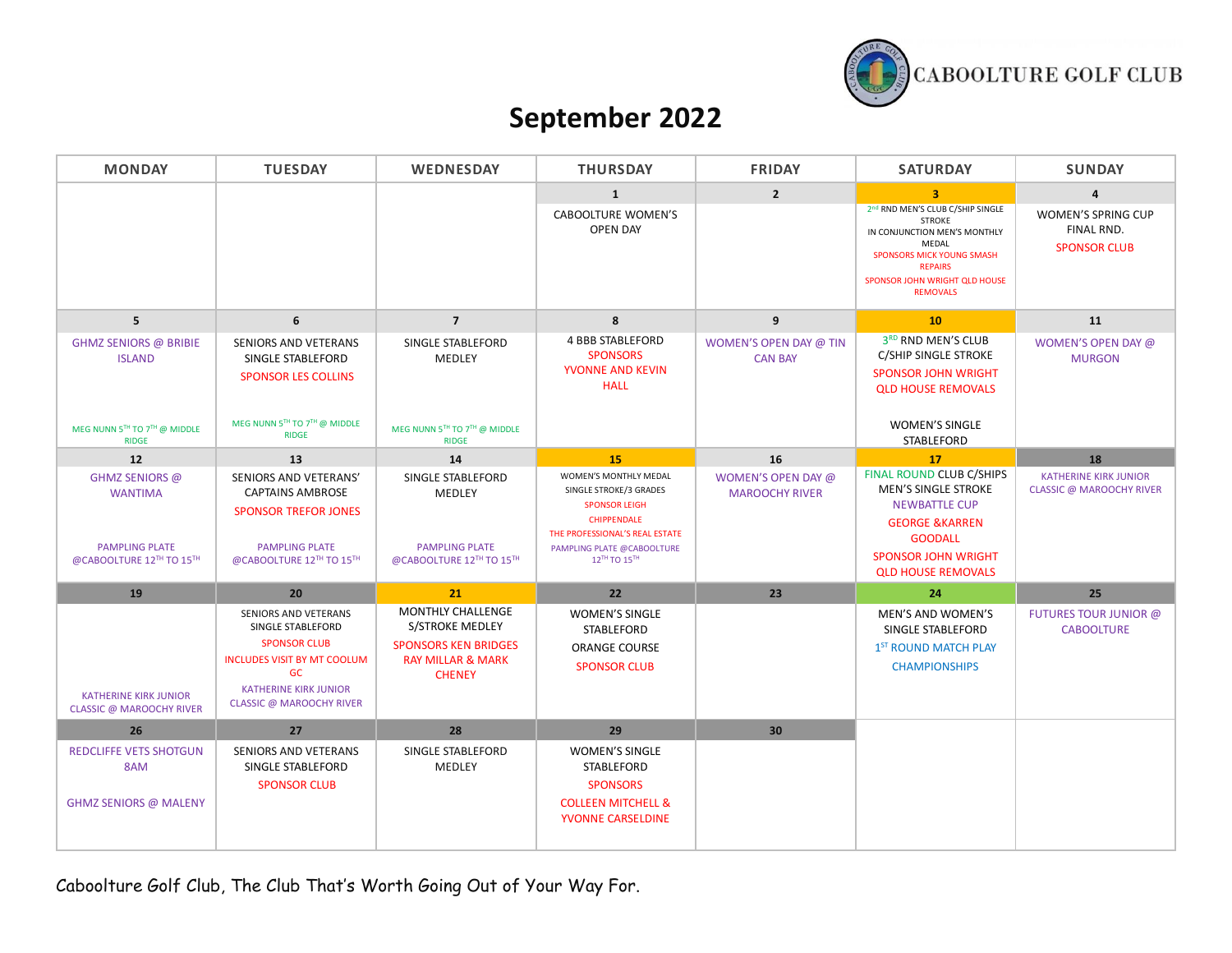

### **October 2022**

| <b>MONDAY</b>                                                                | <b>TUESDAY</b>                                                                                                                 | WEDNESDAY                                                                                                            | <b>THURSDAY</b>                                                                                                | <b>FRIDAY</b>  | <b>SATURDAY</b>                                                                                                                                                                                                 | <b>SUNDAY</b>                                                   |
|------------------------------------------------------------------------------|--------------------------------------------------------------------------------------------------------------------------------|----------------------------------------------------------------------------------------------------------------------|----------------------------------------------------------------------------------------------------------------|----------------|-----------------------------------------------------------------------------------------------------------------------------------------------------------------------------------------------------------------|-----------------------------------------------------------------|
| 31                                                                           |                                                                                                                                |                                                                                                                      |                                                                                                                |                | $\mathbf{1}$<br><b>MEN'S MONTHLY MEDAL</b><br>S/ STROKE<br><b>SPONSOR MICK YOUNG</b><br><b>SMASH REPAIRS</b><br>WOMEN'S MONTHLY MEDAL<br>SINGLE STROKE<br><b>SPONSOR LEIGH CHIPPENDALE</b><br>THE PROFESSIONALS | $\overline{2}$                                                  |
| <b>3 QUEENS BIRTHDAY</b>                                                     | $\overline{4}$                                                                                                                 | 5 <sup>5</sup>                                                                                                       | 6                                                                                                              | $\overline{7}$ | $\boldsymbol{8}$                                                                                                                                                                                                | 9                                                               |
| OPEN SINGLE STABLEFORD<br>MEDLEY                                             | SENIORS AND VETERANS<br>SINGLE STABLEFORD<br><b>SPONSORS JAN &amp; DON</b><br><b>McLEOD</b>                                    | SINGLE STABLEFORD<br>MEDLEY                                                                                          | <b>WOMEN'S SINGLE</b><br>STABLEFORD<br><b>SPONSORS</b><br><b>MARGARET AND BRUCE</b><br><b>HATTERSLEY</b>       |                | MEN'S AND WOMEN'S<br>SINGLE STABLEFORD<br><b>SEMI FINAL MATCH PLAY</b><br><b>CHAMPIONSHIPS</b>                                                                                                                  |                                                                 |
| 10                                                                           | 11                                                                                                                             | 12                                                                                                                   | 13                                                                                                             | 14             | 15                                                                                                                                                                                                              | 16                                                              |
| <b>BRISBANE DISTRICT VETS</b><br><b>GHMZ SENIORS @ PINE</b><br><b>RIVERS</b> | <b>SENIORS AND VETERANS</b><br><b>4BBB STABLEFORD</b><br><b>SPONSORS LESLEY</b><br><b>CHARLTON &amp; WAYNE</b><br><b>ROOTS</b> | SINGLE STABLEFORD<br>MEDLEY                                                                                          | <b>WOMEN'S SINGLE</b><br>STABLEFORD<br><b>SPONSOR CLUB</b>                                                     |                | <b>MEN'S AND WOMEN'S</b><br>SINGLE STABLEFORD<br><b>FINAL MATCH PLAY</b><br><b>CHAMPIONSHIPS</b>                                                                                                                |                                                                 |
| 17                                                                           | 18                                                                                                                             | 19                                                                                                                   | 20                                                                                                             | 21             | 22                                                                                                                                                                                                              | 23                                                              |
|                                                                              | <b>SENIORS AND VETERANS</b><br>SINGLE STABLEFORD<br><b>SPONSORS KEN MORGAN</b><br><b>&amp; DAVE YOUNGMAN</b>                   | MONTHLY CHALLENGE<br>S/STROKE MEDLEY<br><b>SPONSORS KEN BRIDGES</b><br><b>RAY MILLAR &amp; MARK</b><br><b>CHENEY</b> | <b>WOMEN'S CAPTAINS</b><br>AMBROSE<br><b>SPONSORS</b><br><b>MAYA KISTON-REDDY</b><br><b>AND PAULINE MINNIS</b> |                | <b>MEN'S AND WOMEN'S</b><br>SINGLE STABLEFORD<br><b>SPONSOR</b><br><b>GREGG &amp; MICHELE PETERS</b>                                                                                                            |                                                                 |
| 24                                                                           | 25                                                                                                                             | 26                                                                                                                   | 27                                                                                                             | 28             | 29                                                                                                                                                                                                              | 30                                                              |
| <b>GHMZ SENIORS</b><br>@ CABOOLTURE                                          | SENIORS AND VETERANS<br>SINGLE STABLEFORD<br><b>SPONSOR CLUB</b>                                                               | 2 PERSON AMBROSE<br>MEDLEY<br><b>WOMEN'S BREAST CANCER</b><br><b>CHARITY DAY @ WOODFORD</b>                          | <b>WOMEN'S SINGLE</b><br>STABLEFORD<br><b>SPONSOR CLUB</b>                                                     |                | MEN'S AND WOMEN'S<br>FOURSOMES C/SHIP 27<br><b>HOLES</b>                                                                                                                                                        | <b>DISTRICT MIXED</b><br>FOURSOMES C/SHIP @ MT<br><b>COOLUM</b> |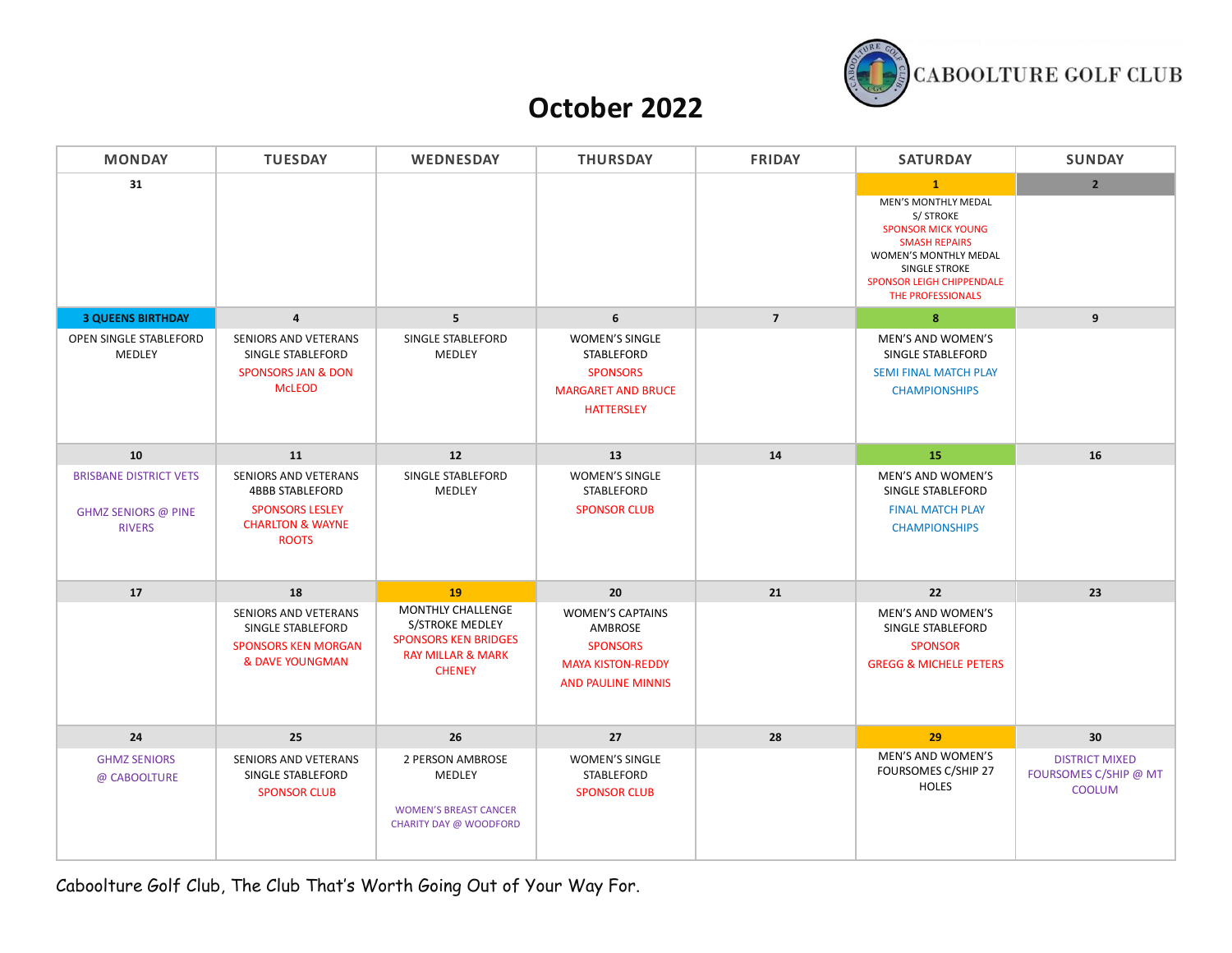

#### **November 2022**

| <b>MONDAY</b>                                      | <b>TUESDAY</b>                                                                                   | WEDNESDAY                                                                                                                   | <b>THURSDAY</b>                                                                                           | <b>FRIDAY</b>                                     | <b>SATURDAY</b>                                                                                                                                 | <b>SUNDAY</b>                                |
|----------------------------------------------------|--------------------------------------------------------------------------------------------------|-----------------------------------------------------------------------------------------------------------------------------|-----------------------------------------------------------------------------------------------------------|---------------------------------------------------|-------------------------------------------------------------------------------------------------------------------------------------------------|----------------------------------------------|
|                                                    | 1                                                                                                | $\overline{2}$                                                                                                              | <b>3 WOMEN'S AGM</b>                                                                                      | $\overline{4}$                                    | 5 <sup>1</sup>                                                                                                                                  | 6                                            |
|                                                    | <b>MELBOURNE CUP</b><br><b>GAME TBA</b><br><b>SHOTGUN START 8:00AM</b>                           | SINGLE STABLEFORD<br>MEDLEY                                                                                                 | <b>WOMEN'S SINGLE</b><br>STABLEFORD<br><b>SPONSOR CLUB</b>                                                |                                                   | MEN'S M/MEDAL S/STROKE<br><b>SPONSOR MICK YOUNG SMASH</b><br><b>REPAIRS</b><br>MEN'S & WOMEN'S<br>MEDAL OF MEDALS<br><b>WOMEN'S STROKE PLAY</b> |                                              |
| $\overline{7}$                                     | 8                                                                                                | 9                                                                                                                           | 10                                                                                                        | 11                                                | 12                                                                                                                                              | 13                                           |
| <b>WOMEN'S DISTRICT</b><br>PRESIDENTS' DAY @ NOOSA | SENIORS AND VETERANS'<br>ORANGE COURSE<br>STABLEFORD<br><b>SPONSOR MICHAEL</b><br><b>BOWLING</b> | SINGLE STABLEFORD<br>MEDLEY                                                                                                 | WOMEN'S SINGLE<br><b>STABLEFORD</b><br><b>SPONSOR CLUB</b>                                                | <b>WOMEN'S INVITATION DAY</b><br>@ MAROOCHY RIVER | MEN'S, WOMEN'S AND<br>MIXED 2 PERSON AMBROSE<br><b>SPONSOR CLUB</b>                                                                             |                                              |
| 14                                                 | <b>15 SENIORS AGM</b>                                                                            | <b>16</b>                                                                                                                   | 17                                                                                                        | 18                                                | 19                                                                                                                                              | 20                                           |
| <b>GHMZ SENIORS @ KILCOY</b>                       | SENIORS AND VETERANS<br>SINGLE STABLEFORD<br><b>SPONSOR CLUB</b>                                 | <b>MONTHLY CHALLENGE</b><br>S/STROKE MEDLEY<br><b>SPONSORS KEN BRIDGES</b><br><b>RAY MILLAR &amp; MARK</b><br><b>CHENEY</b> | WOMEN'S 4BBB<br>STABLEFORD<br><b>SPONSORS</b><br><b>DOREEN BEACH AND</b><br><b>LYN BAXTER</b>             |                                                   | <b>ORANGE COURSE</b><br>CHAMPIONSHIP MEN AND<br><b>WOMEN</b><br><b>SPONSOR KATHY BURKETT</b><br><b>PRESENTATION NIGHT</b>                       | <b>WOMEN'S DISTRICT</b><br>4SOMES @ WOODFORD |
| 21                                                 | 22                                                                                               | 23                                                                                                                          | 24                                                                                                        | 25                                                | 26                                                                                                                                              | <b>27 CLUB AGM</b>                           |
|                                                    | SENIORS AND VETERANS 4<br>PERSON AMBROSE<br><b>SPONSOR CLUB</b>                                  | SINGLE STABLEFORD<br>MEDLEY                                                                                                 | OUR CHALLENGE<br>CAPTAIN V PRESIDENTS DAY<br>WOMEN'S S SINGLE<br><b>STABLEFORD</b><br><b>SPONSOR CLUB</b> |                                                   | <b>MEN'S &amp; WOMEN'S 4BBB</b><br><b>STABLEFORD</b><br><b>SPONSOR GEORGE &amp;</b><br><b>KARREN GOODALL</b>                                    | <b>CLUB AGM</b><br><b>9AM START</b>          |
| 28                                                 | 29                                                                                               | 30 <sup>°</sup>                                                                                                             |                                                                                                           |                                                   |                                                                                                                                                 |                                              |
| <b>GHMZ SENIORS @ BRIBIE</b><br><b>ISLAND</b>      | <b>SENIORS AND VETERANS</b><br>SINGLE STABLEFORD<br><b>SPONSOR CLUB</b>                          | SINGLE STABLEFORD<br>MEDLEY                                                                                                 |                                                                                                           |                                                   |                                                                                                                                                 |                                              |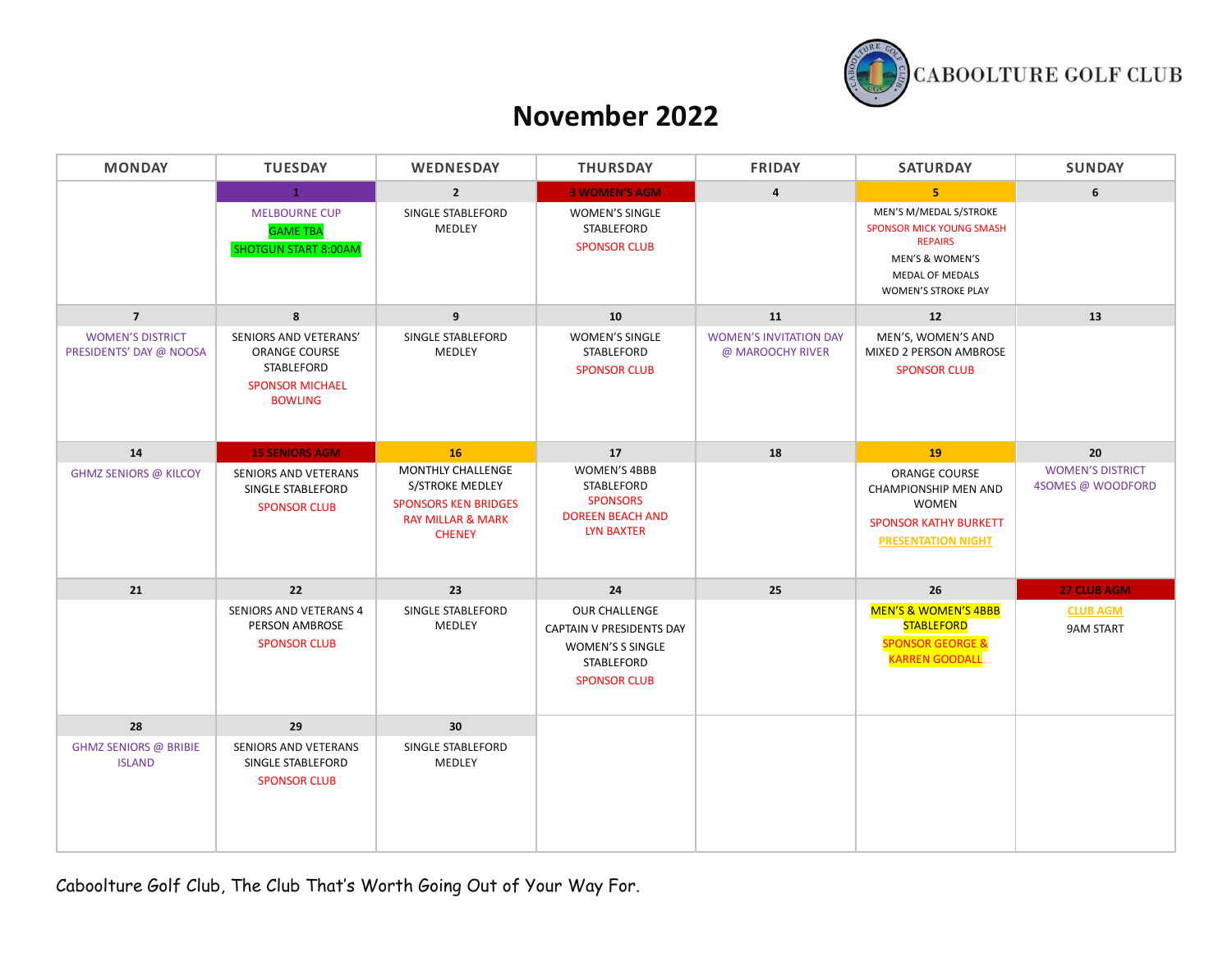

#### **December 2022**

| <b>MONDAY</b>                    | <b>TUESDAY</b>                                                                                                        | <b>WEDNESDAY</b>                                                                                                     | <b>THURSDAY</b>                                                                           | <b>FRIDAY</b>   | <b>SATURDAY</b>                                                                                                                                           | <b>SUNDAY</b>                                                                                                       |
|----------------------------------|-----------------------------------------------------------------------------------------------------------------------|----------------------------------------------------------------------------------------------------------------------|-------------------------------------------------------------------------------------------|-----------------|-----------------------------------------------------------------------------------------------------------------------------------------------------------|---------------------------------------------------------------------------------------------------------------------|
|                                  |                                                                                                                       |                                                                                                                      | $\mathbf{1}$<br>WOMEN'S 2 PERSON<br>AMBROSE<br><b>SPONSOR CLUB</b>                        | $2^{\circ}$     | $\overline{3}$<br><b>MEN'S MONTHLY MEDAL</b><br>SINGLE STROKE<br><b>SPONSOR MICK YOUNG</b><br><b>SMASH REPAIRS</b><br><b>WOMEN'S SINGLE</b><br>STABLEFORD | $\overline{4}$                                                                                                      |
| $5\phantom{.0}$                  | <b>6 GALA DAY</b>                                                                                                     | $\overline{7}$                                                                                                       | $\boldsymbol{8}$                                                                          | 9               | 10                                                                                                                                                        | ${\bf 11}^-$                                                                                                        |
|                                  | SENIORS AND VETERANS<br>SINGLE STABLEFORD<br><b>SPONSOR CLUB</b>                                                      | SINGLE STABLEFORD<br>MEDLEY                                                                                          | MYSTERY COMPETITION<br><b>SPONSORS ROBYN</b><br><b>HAMILTON AND</b><br><b>KAYE D'ARCY</b> |                 | MEN'S AND WOMEN'S<br>SINGLE STABLEFORD                                                                                                                    | SPONSORS, VOLUNTEERS<br>AND FUNDRAISER<br><b>CHRISTMAS PARTY</b><br><b>COMPETITION TBA</b><br>12:30PM SHOTGUN START |
| $12\,$                           | 13                                                                                                                    | ${\bf 14}$                                                                                                           | 15                                                                                        | ${\bf 16}$      | 17                                                                                                                                                        | 18                                                                                                                  |
|                                  | SENIORS AND VETERANS'<br><b>CHAPMAN FOURSOMES</b><br><b>SPONSOR CLUB</b><br><b>LAST SENIORS EVENT FOR</b><br>THE YEAR | SINGLE STABLEFORD<br>MEDLEY                                                                                          |                                                                                           |                 | MEN'S AND WOMEN'S<br>SINGLE STABLEFORD                                                                                                                    |                                                                                                                     |
| 19                               | 20                                                                                                                    | 21                                                                                                                   | 22                                                                                        | 23              | 24                                                                                                                                                        | <b>25 CHRISTMAS DAY</b>                                                                                             |
|                                  | OPEN SINGLE STABLEFORD<br>MEDLEY                                                                                      | MONTHLY CHALLENGE<br>S/STROKE MEDLEY<br><b>SPONSORS KEN BRIDGES</b><br><b>RAY MILLAR &amp; MARK</b><br><b>CHENEY</b> |                                                                                           |                 | MEN'S AND WOMEN'S<br>SINGLE STABLEFORD                                                                                                                    | <b>COURSE CLOSED</b>                                                                                                |
| <b>26 BOXING DAY</b>             | <b>27 CHRISTMAS OBSERVED</b>                                                                                          | 28                                                                                                                   | 29                                                                                        | 30 <sub>2</sub> | <b>31 NEW YEARS EVE</b>                                                                                                                                   |                                                                                                                     |
| OPEN SINGLE STABLEFORD<br>MEDLEY | OPEN SINGLE STABLEFORD<br>MEDLEY                                                                                      | SINGLE STABLEFORD<br>MEDLEY                                                                                          |                                                                                           |                 | MEN'S AND WOMEN'S<br>SINGLE STABLEFORD                                                                                                                    |                                                                                                                     |